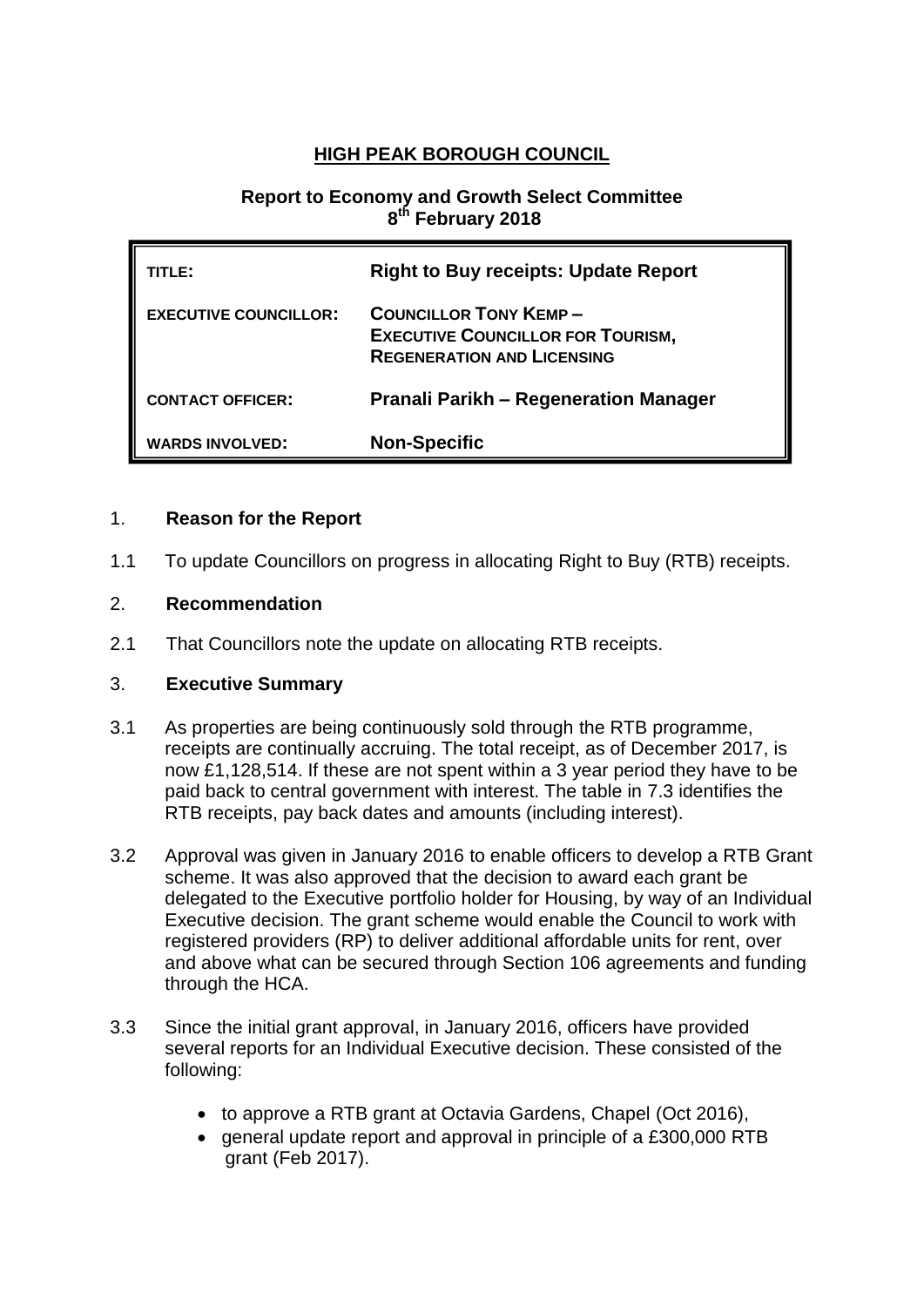- to approve a RTB grant totalling £420,239 towards providing 10 additional affordable rented units at the extra care scheme at Brown Edge Road, Buxton.
- 3.2 This report provides Councillors with an update on how much progress has been secured in spending the RTB budget (set out in section 8). This focuses upon the recent grant allocation of £420,239 towards providing an additional 10 units of affordable rented extra care units at Brown Edge Road, Buxton.

# 4. **How this report links to Corporate Priorities**

- 4.1 Will support in the delivery of the corporate aim to 'support economic development and regeneration'.
- 4.2 Will support the achievement of the priority outcome of 'good quality social housing provision'

#### 5. **Options and Analysis**

5.1 This report provides an update only and as such, there is no requirement for options and analysis.

#### 6. **Implications**

- 6.1 Community Safety (Crime and Disorder Act 1998) There are no specific implications within this report.
- 6.2 Workforce There are no specific implications within this report.
- 6.3 Equality and Diversity/Equality Impact Assessment This report has been prepared in accordance with the Councils Diversity and Equalities policies.

#### 6.4 Financial Considerations

As of December 2017 there is £1,128,514 of Right to Buy receipts available to spend. The next significant expenditure of £163,910 is required by the 31<sup>st</sup> December 2018 and will be spent within the current bid from Housing and Care 21. The remaining funding has to be spent in phases until December 2020 (see table in 7.3). Failure by the Council to spend the grant monies within the timeframe will result in repayment of the funds to central Government with accrued interest.

6.5 Legal

The Council has powers under the Housing Acts in relating to the provision of affordable housing. A power of general competence is also available under section1 of the Localism Act 2011, the exercise of which is subject to any prohibitions or restrictions that may exist.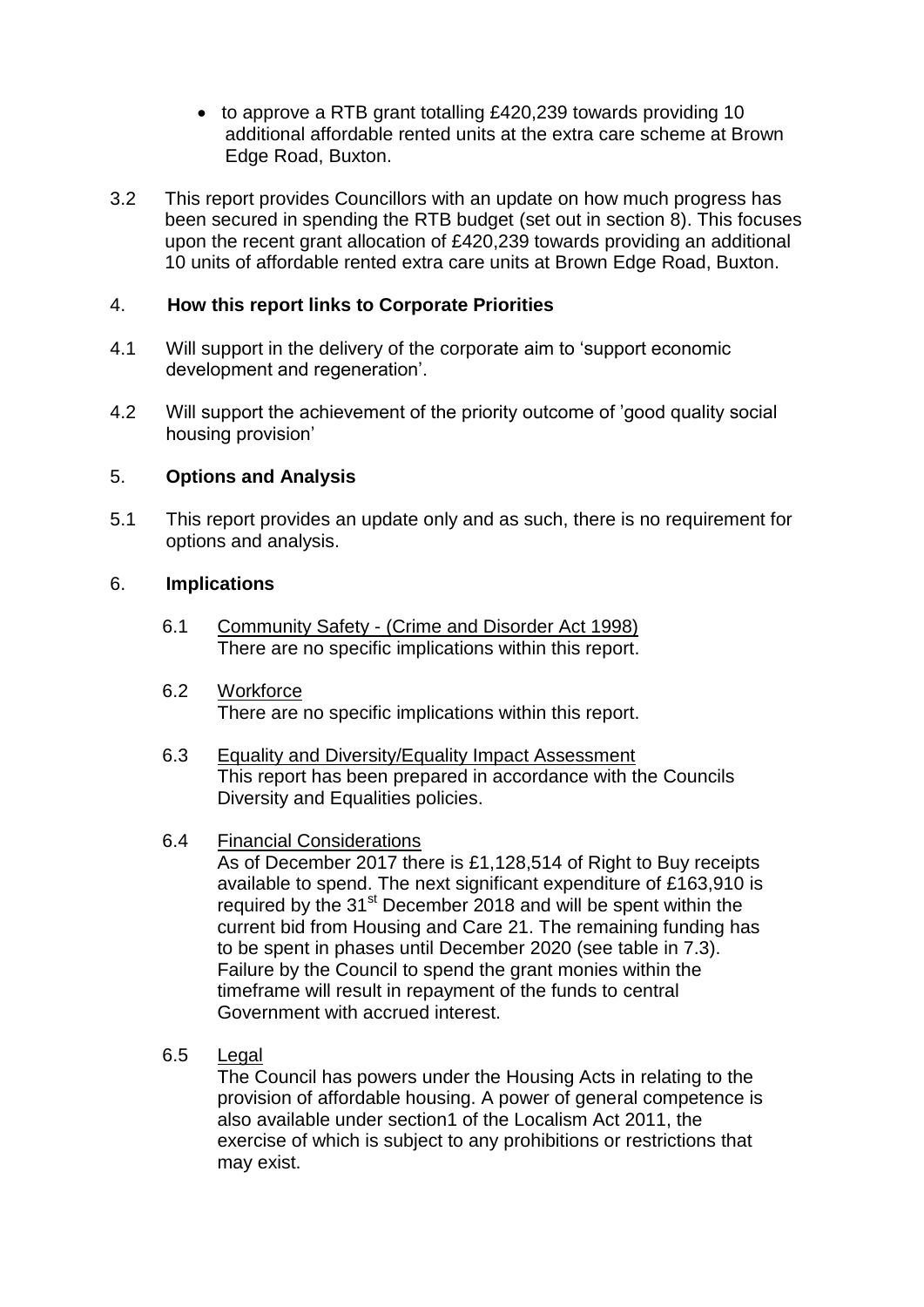Right to buy receipts must be applied in accordance with relevant legislation and guidance and particularly the Local Authority (Capital Finance and Accounting) (England) Regulations 2003 (as amended) and the terms of any agreement reached under the Local Government Act 2003 modifying the applicability of the regulations.

Prior to any award being made, and in order that correct procedures are followed, consideration will be given to the Council's procurement options, state aid and general due diligence.

The Council's own legal team form part of the RTB project team and provide legal advice at each stage and are responsible for preparing formal grant agreements.

- 6.6 Sustainability Properties built with Right to Buy funding would meet the appropriate HCA design standards and would be compliant with building regulations.
- 6.7 Internal and External Consultation Currently there has only been internal consultation between services involved.
- 6.8 Risk Assessment This is an update report and no risk assessment is required.

# Dai Larner **Executive Director Place**

| <b>Web Links and</b><br><b>Background Papers</b><br><b>Bid Evaluation IED</b><br>Report | Location                   | <b>Contact details</b> |
|-----------------------------------------------------------------------------------------|----------------------------|------------------------|
|                                                                                         | <b>Democratic Services</b> | Pranali Parikh         |
| Update and bid<br>evaluation IED<br>Report                                              | <b>Democratic Services</b> | Pranali Parikh         |

# 7. **Background and Detail**

Right to Buy One for One Replacement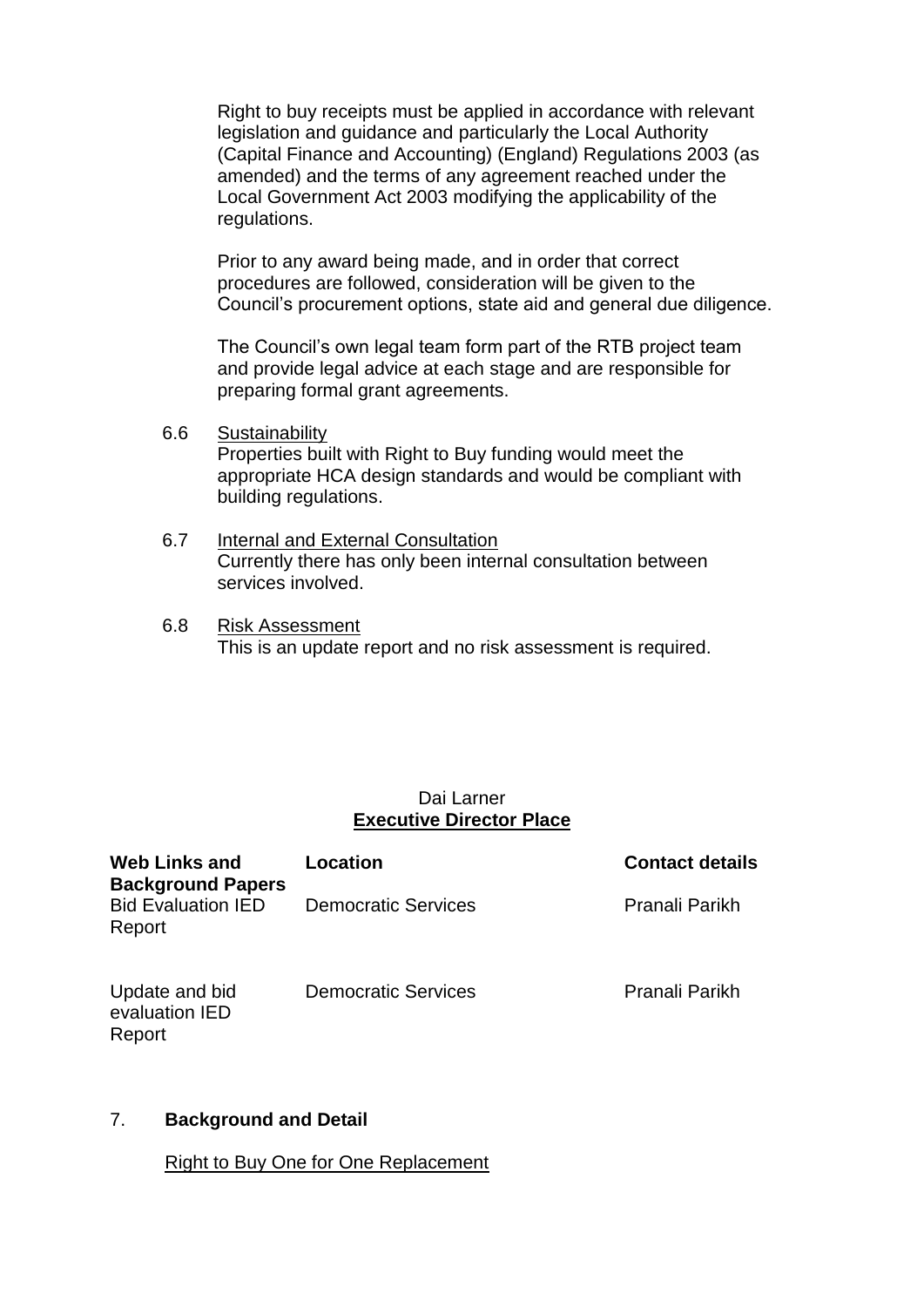- 7.1 In 2012, the government allowed councils to enter into an agreement to retain Right to Buy receipts in order to build new affordable homes. Under the agreement the government restricted the contribution from the Right to Buy receipts to 30% of the cost of the replacement homes. The remaining 70% would need to be found by the council or by working with a registered provider partner.
- 7.2 A report was presented to Corporate Select on 21 January 2016 that approved the development of a grants programme with local registered providers. Properties are being continuously sold by the council through Right to Buy which means that the budget is continually accruing. The total available RTB receipt as of December 2017 is £1,128,514.

| <b>Spent By</b> | <b>RTB Receipt</b> | <b>Capital Spend</b><br>Required | <b>Required Spend</b><br>Remaining | Interest payment | <b>Payment to</b><br><b>Government if</b><br>not spent |
|-----------------|--------------------|----------------------------------|------------------------------------|------------------|--------------------------------------------------------|
|                 | £                  | £                                | £                                  | £                | £                                                      |
| Dec-18          | 163,910            | 546,365                          | 546,365                            | 22,398           | 186,308                                                |
| Mar-19          | 13,642             | 45,472                           | 45,472                             | 1,855            | 15,496                                                 |
| Jun-19          | 17,855             | 59,518                           | 59,518                             | 2,415            | 20,270                                                 |
| Sep-19          | 285,406            | 951,353                          | 951,353                            | 38,593           | 323,999                                                |
| $Dec-19$        | 205,530            | 685,100                          | 685,100                            | 27,792           | 233,322                                                |
| Mar-20          | 74,348             | 247,826                          | 247,826                            | 10,053           | 84,401                                                 |
| <b>Jun-20</b>   | 2,115              | 7,049                            | 7,049                              | 286              | 2,401                                                  |
| Sep-20          | 165,906            | 553,019                          | 553,019                            | 22,434           | 188,340                                                |
| $Dec-20$        | 199,803            | 666,011                          | 666,011                            | 27,018           | 226,821                                                |
|                 |                    |                                  |                                    |                  |                                                        |
| <b>Total</b>    | 1,128,514          | 3,761,713                        | 3,761,713                          | 152,843          | 1,281,357                                              |

7.3 The funding table below identifies RTB receipts, expiry date, capital spend required and repayment amount.

# **8. RTB Grant programme update and expenditure**

- 8.1 Officers have been taking proactive measures to secure bids from locals Registered Providers (RP's). As a result, a grant offer totalling £420,439 was offered to Housing and Care 21 in December 2017. This grant offer enabled the delivery of an additional 10 affordable units at the extra care housing scheme being delivered at Brown Edge Road in Buxton. Of the 53 care units, 27 are now available for affordable rent, 14 for shared ownership and 12 private market housing. The scheme is near completion and the RP has made a claim against £252,369, which was paid in December 2017. The final payment of the grant is due at practical completion (May 2018) thereby meeting the grant pay back deadline up to March 2019.
- 8.2 The £9.1million development for older people comprises 53 two-bedroomed extra care flats, a residential care unit with 20 ensuite rooms and fullyaccessible communal facilities including a restaurant, hair salon, wellbeing suite, hobby room and gardens. The scheme is a partnership between the